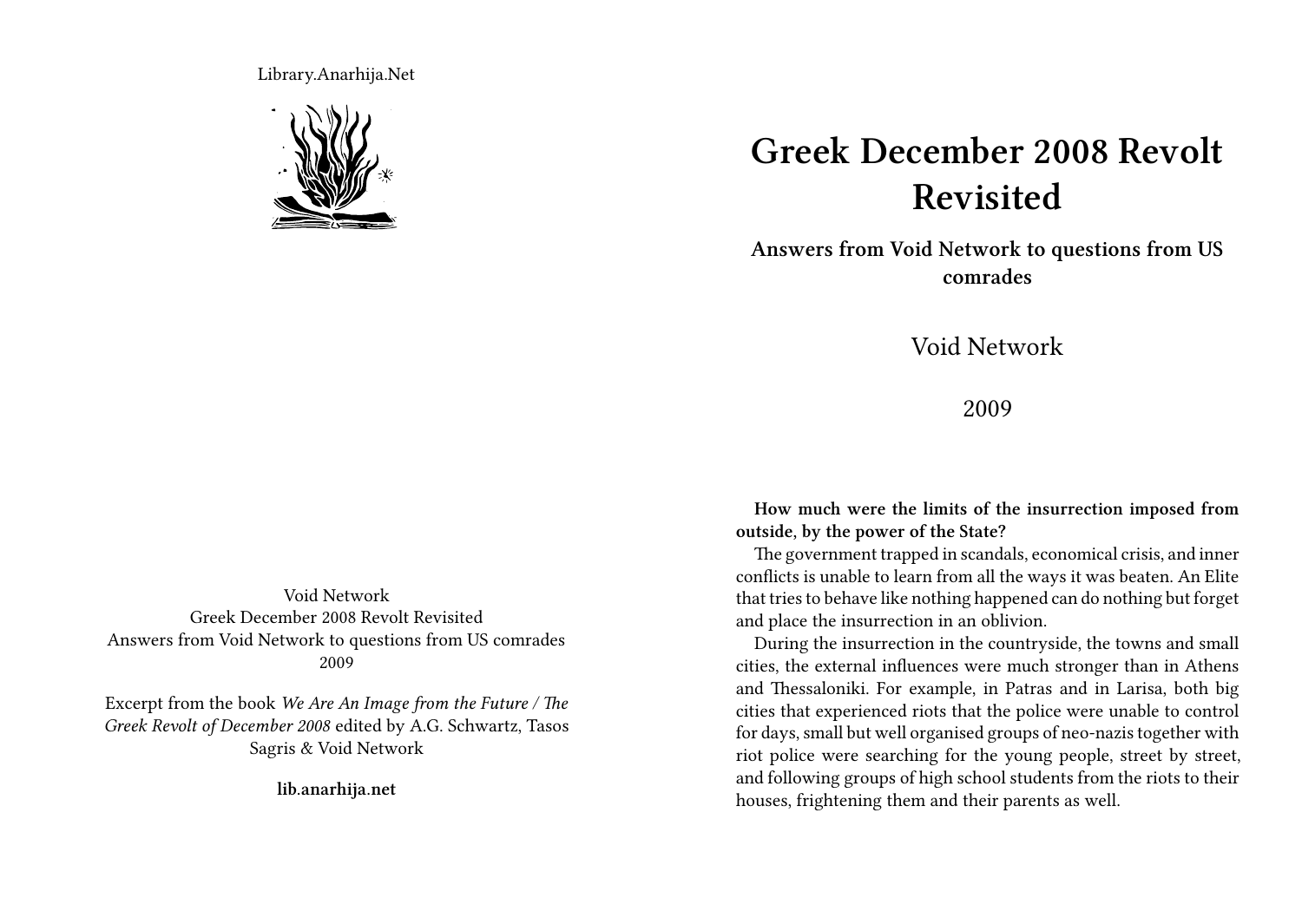In small cities and towns, undercover policemen were going from shop to shop to spread false rumours and to inform the owners that wild anarchists were on their way from the big cities to come destroy their shops in the same way the television was portraying an exaggerated destruction of small shops in Athens. So when young people, anarchists, and leftists came out onto the streets of their small town with no intention to smash anything but banks, police stations, and government buildings, the shop owners treated them like vandals rather than their own children. However in most small towns during the insurrection the people generally had an attitude that these were "our own children" and the youth and comrades accomplished unbelievable actions on a local scale.

The influence of conservativism was also much stronger in some right wing towns. Conservatism, the power that keeps our life "as it was," our mind "as we know it," and our activities "as we've always done them," was the strongest factor for sustaining normality before, during, and after the riots all over the country.

Many people opposed the insurrection and they had the power to express their disapproval much more openly and effectively in the countryside. In some of the towns the majority of the locals were obviously against the"tendencies" of the anarchists and the leftists. In these towns it was very difficult for the small number of isolated participants to sustain an insurrectionary enthusiasm for many days, even though in such places actions still took place day after day for weeks, proving that the passion for freedom doesn't fear any authoritarian conservative majority.

The power of the State existed mainly in radio interviews, TV programming, and riot police in the streets. The work of the State was to offer excuses and reinforce the conservative defences of this society to sustain normality even in the middle of chaos, and to express with certainty that nothing will change; also to suppress the total chaos without having another dead body on the streets. It was crucial that they do it without filling up the stadiums with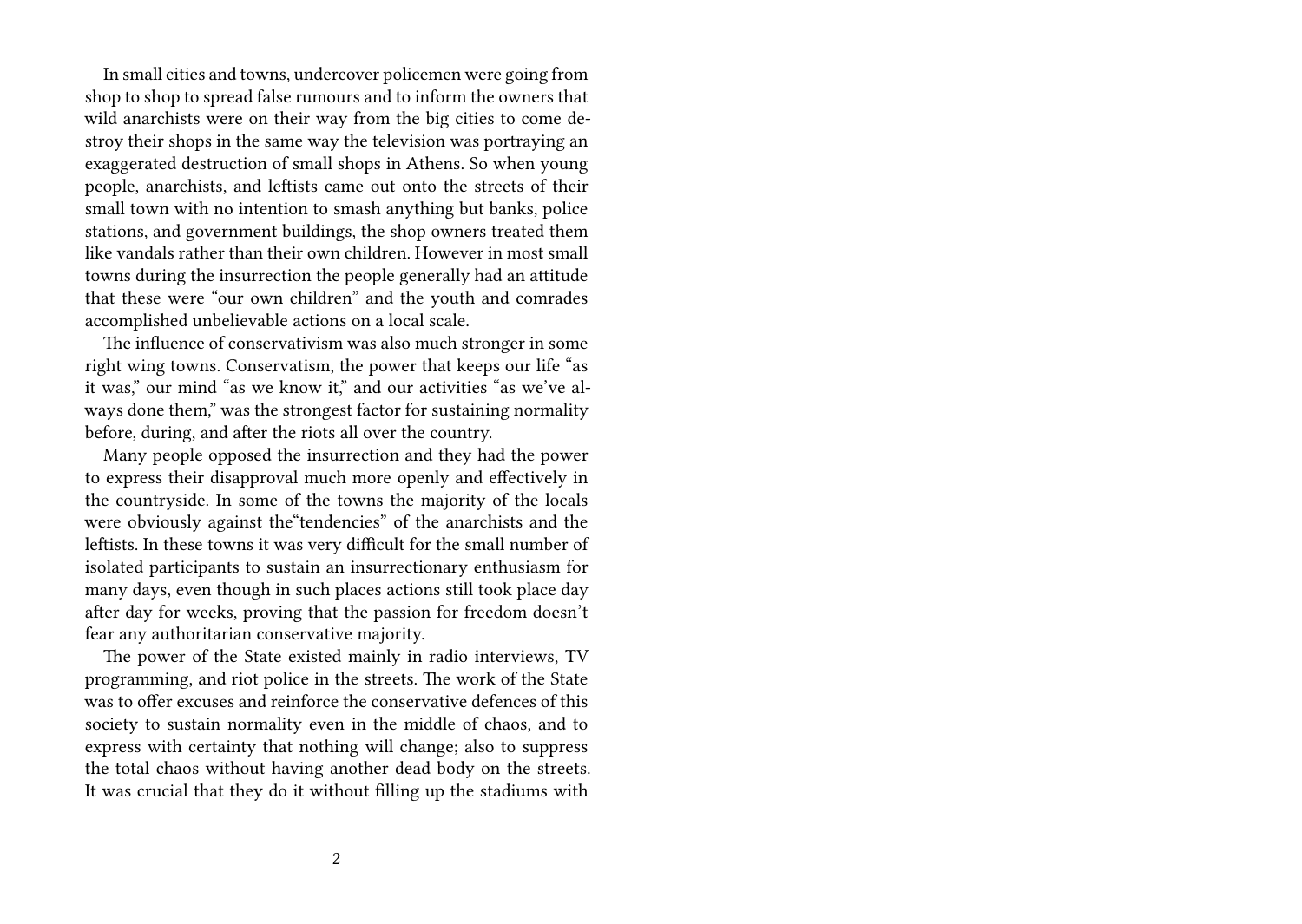thousands of detainees, in order not to create images of dictatorship within the spectacle of social life.

The work of the mass media, as part of the regime, was to offer simplistic excuses for the "children's revolt," to not alienate their parents, to avoid speaking seriously about the specific reasons behind many targets of smashing and burning, to feed the worst fears of the conservative majority and to portray the anarchists as irrelevant to the phenomenon. In this way they were building the separation between the good children and the bad anarchists, immigrants, radicals, extremists-criminals.

**How much did the limits come from the participants themselves?**

In big cities and especially in Athens and Thessaloniki, physical exhaustion had a strong influence after all those days of tear gas, running around the city centre, hours of assemblies and all kinds of direct actions, creating and sustaining street barricades and liberated zones, smashing, burning, and lighting the riot police, the undercover police, and the neo-nazis over vast areas of the city… day after day and through the nights. The boys and girls sleeping inside the occupied universities for many days showed heroic physical strength.

When the schools reopened the students had to go back to class. Three weeks after the start of the revolt the university students started to think it was possible to lose credit for the whole academic year if the occupation of the universities continued after Christmas. After three weeks the students took to the streets less and less. Satisfied by the amazing personal experience of revolt and revenge against the State, they were tired from the street lighting. And they were pushed by their parents to return to normality. The students and youth who were not politically organised began to lose the feeling of togetherness of the first weeks, and started again to express scepticism towards the attitude, decisions, initiatives, and political analysis of the anarchists. Many continued to participate in differ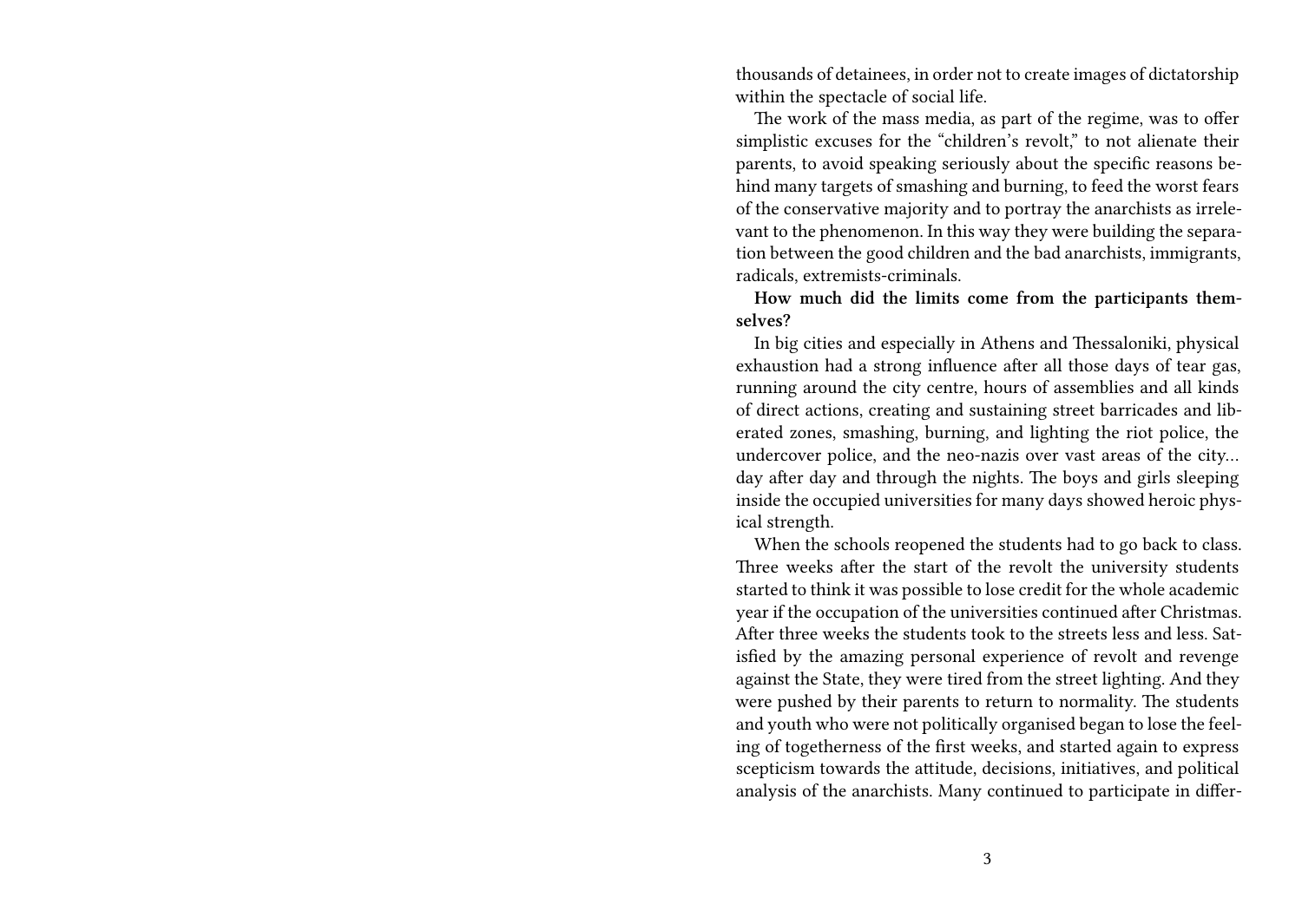ent actions but they began to keep a distance from the central occupations and riots.

And the workers had their jobs waiting for them. Most of the participants had to work all day and then they participated in the actions in the afternoons and evenings, also expressing an amazing physical strength. The worst moment of the assembly for the occupation of the General Confederation of Greek Workers was when the insurgent workers started to speak out against spending a long time forming a deeper analysis because they had to go to sleep so they could work the next morning. Work was a limitation before, during, and after the insurrection.

After the third day the immigrants, many of whom lacked papers, faced a very strong backlash from the police and in public opinion. Police continued searching for them for months and in the following summer they arrested thousands of so-called illegal immigrants.

In the network of assemblies and conversations there began to reappear many different questions, debates, and the endless disagreements that characterise the Greek radical space. Many of these took the form of hostile dichotomies and enmities, like leftists vs. insurrectionists, anti-authoritarians vs. anarchists, artists vs. anti-artists, independent media journalists vs. anti-media activists, direct action vs. political messaging, naives vs. extremists, hooliganism vs. anti-statism, anti-statism vs. criminality anarchocommunism vs. post-anarchy junkies vs. serious political revolutionaries, looting vs. burning, and so on. Many people felt this and made conscious efforts to combat it. But by the third week, many of the debates had become long and tedious distractions to the disappointment we felt when we saw that the whole society would not rise up, as many people hoped it would in the early days.

A major defeat came early when the syndicalist hierarchy decided to cancel the nationwide general strike scheduled for December 10<sup>th</sup>. This strike had been announced long before the death of Alexis, but they cancelled it to avoid generalising the insurrection. The historical meeting with the working class failed to happen once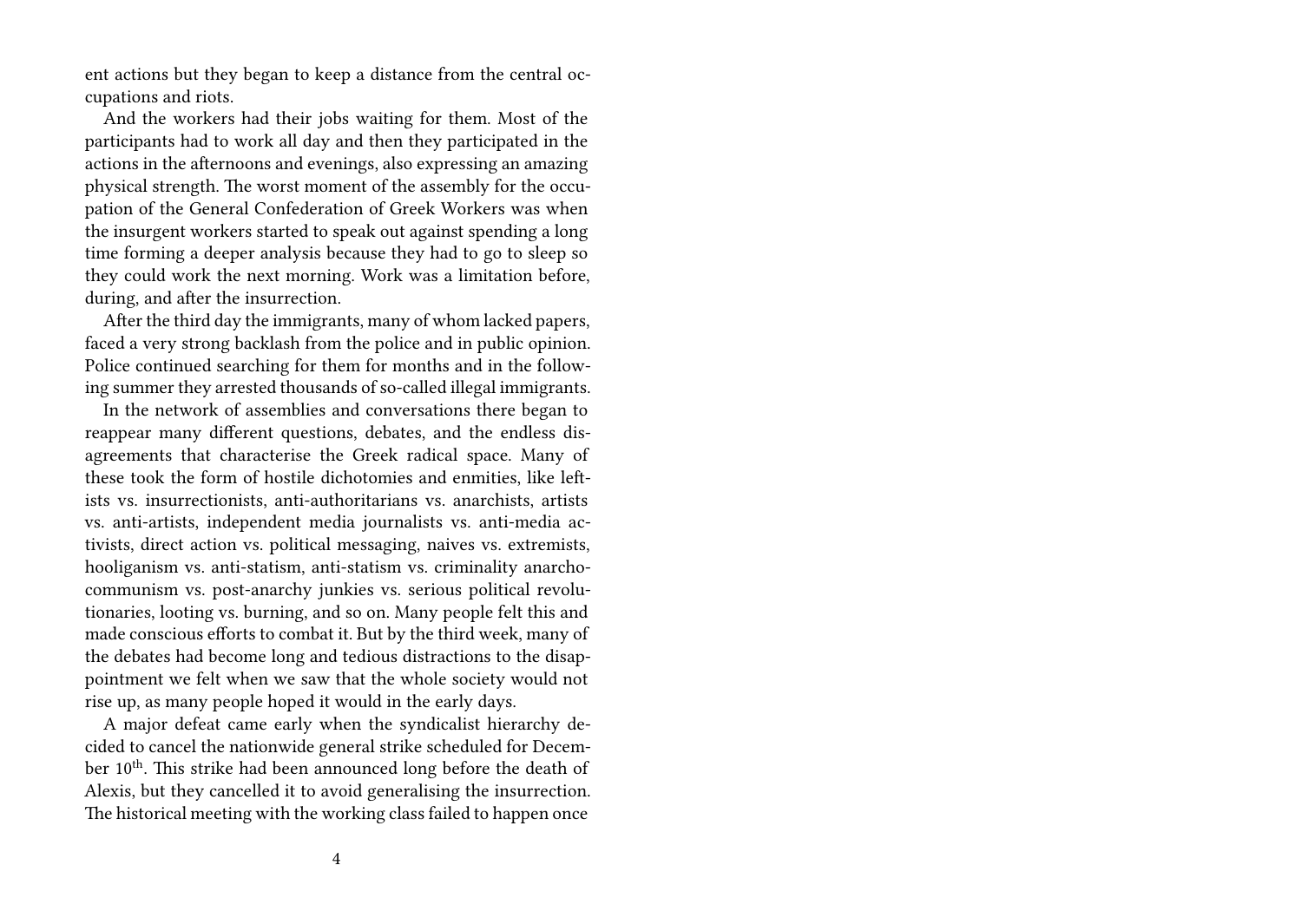is One Thousand Insurrections, nothing more, nothing less. Insurrections open paths, liberate space and time, reprogram Daily Life, change the relations, invent new words, break hierarchies, smash taboos and fears and limitations, achieving the highest possible public participation in projects and infrastructure that give us the chance to expand ourselves and share our abilities without limits. Insurrections are a never-ending fight, a constant struggle between desperation and self-restraint, apathy and action, fear and decisiveness, needs and passions, obligations and desires, obstacles and break-outs. Is it even possible to imagine such a thing? The experience of the insurrection showed us that those wild dreams we were too embarrassed to admit can actually become reality.

— Void Network [theory, utopia, empathy, ephemeral arts] http://voidnetwork.blogspot.com

more. Never trust the workers. The "working class" followed their leaders, their political parties, their own syndicalist institutions, unions and organisations, their own idols and ghosts. The workers, the farmers, the petit-bourgeoisie did everything in its power to help the regime survive and bring everything back to normal.

So you see, normality was also hiding inside of us, not only around us.

The submission of the majority to the status-quo and the habitual repetitive behaviour of work and consumption kept millions of people off the streets. The inability of the insurrection to explain politically the reasons for the actions and to expand this understanding on a scale that could address the problems of common people was a failure that kept the entire society from exploding, from taking up the revolt and continuing it with their own decisions and actions.

For sure, people were not ready for social change, not even for a general confrontation with their own realities. The death of Alexis fell like a thunderclap on their pathetic situation but most of them were unable to understand what caused their own children, their own friends, their own neighbours, to revolt. The society could feel it, they could express empathy but they were not ready to translate it into a political confrontation with the regime.

In an insurrectionary way of thinking we can say that now, after the insurrection, the consciousness of millions of people has stepped forward and this is the main achievement of the revolt. The insurrection opens horizons. Many things that will happen in the future could never have happened before December.

All the thousands of people who participated offered an invitation to the others, the silent majority. When this silence fills your ears, echoing off the streets of a crowded city that wants to come back to normality after four weeks of endless riots and all kinds of actions, an inner voice forces you to pack up all the inspiration and experience you have won for yourself, to go back to your collective and continue the struggle from there.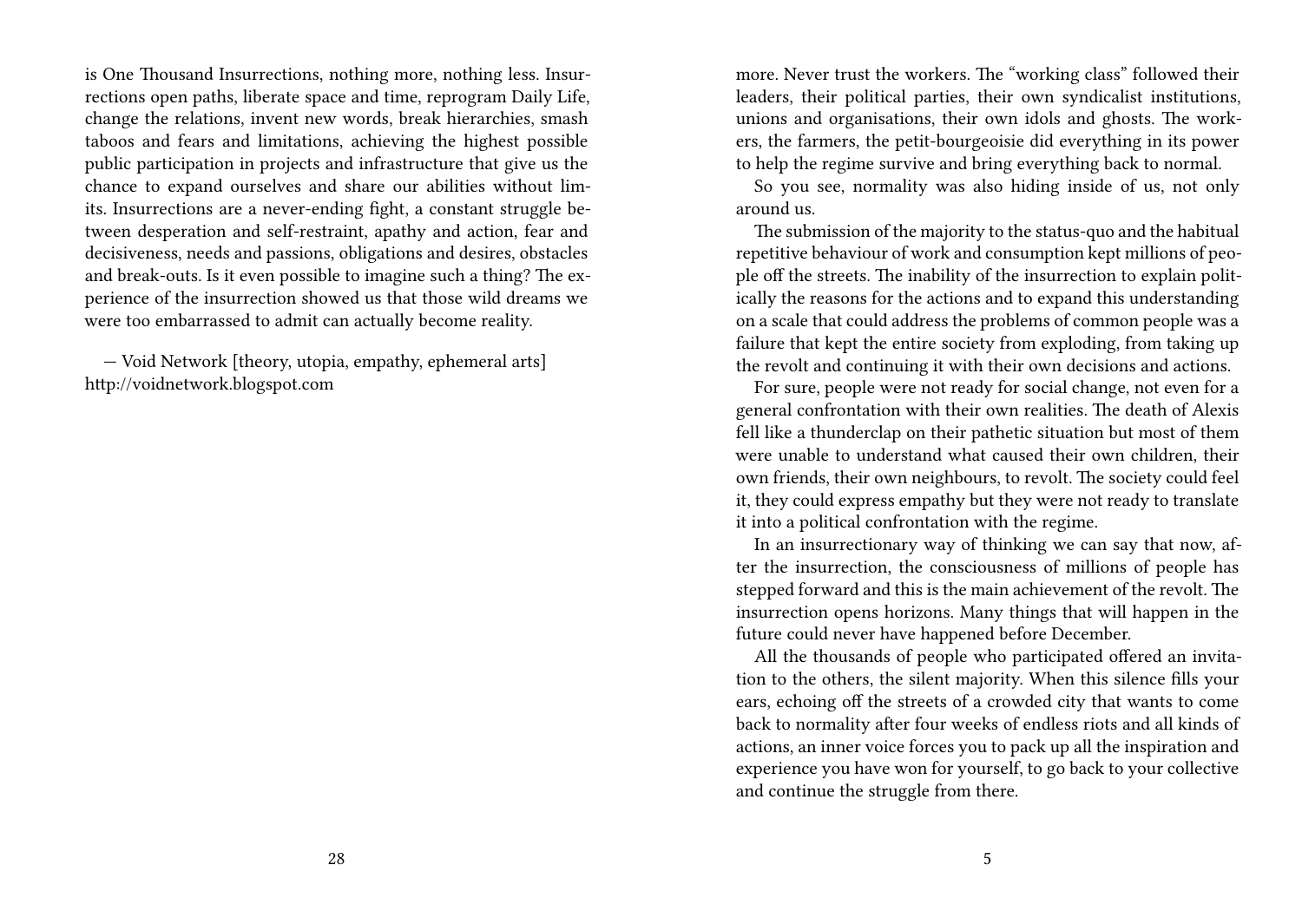Even with most of the markets destroyed the society generated a strange need to reproduce a pseudo-celebratory Christmas. Even though all the walls of the city were painted with the slogan "Christmas Postponed, We Have Insurrection" and the smoke of the tear gas and the smell of burned banks and the ashes of luxury shops still hung in the air, and the death of Alexis filled everyone's thoughts, Christmas happened on December 25 just like every other year. The fucking mayor announced during New Year's Eve from Syntagma Square, next to the brand new Christmas tree, this one protected by riot police, that we are all one, that we are all the same, and we are happy! Thousands of poor immigrants were clapping their hands below the stage, though they hardly understood a word. The three central occupations in Athens (Polytechnic, Nomiki, ASOEE) dissolved one or two days before Christmas.

And you walk in the city centre with your friends, four o'clock on New Year's morning, and there are no riots anymore, and you want to smash everything around you and start again from the beginning. And an inner instinct says to you that there is still a lot of work to do before this world will explode". And the insurrection continues travelling in space and time, but still you feel that something is missing, and there are a lot of things we have to take care of.

**In what ways were the limits of the insurrection determined by factors in place before it started, such as the infrastructure of antiauthoritarian groups and projects and the culture of resistance in Greece?**

For many decades the uncompromising fight of anarchists against the State and capitalism has found its chief expression in the confrontation with all the various bureaus and branches of police across the planet, as can be seen by the local police sections of Prague, Seattle, Genoa, Thessaloniki, Maastricht, Nice, Rostock, Berlin, Copenhagen, Paris, Cancun, Santiago, Buenos Aires, San Francisco, Mexico City, Hamburg, St. Paul, Turin, Johannesburg, Miami, Seoul, and many other places. Of course, as the State is not

hospitals. We saw apathy imprison our lives in fortress-like cities of commerce and mass stupidity…

Maybe now we are closer to the point of no return. To reach this point perhaps we all should have resigned from our jobs last year in December… Perhaps the unemployed had to replace the uncertainty of "personal failure" with the pride of an insurgent collective risk. Maybe the students had to leave school for at least a year of holidays, rediscovering the meaning of public education. Then, the creation of thousands of new websites, blogs, free movies, books, dvds, and pamphlets could undermine the dominance of the mass media. Free underground festivals can destroy the "mass entertainment industry" and occupied universities can offer free accommodation, food, counter-information and meaningful entertainment for thousands of people every evening.

We have to live collectively again, redefining contemporary political philosophy and revolutionary art. Perhaps the creative teams of friends, the affinity groups, the occupied parks, the squats and the social centres can become points for bringing alive all those dreams. We lost in the selfishness of our small, insignificant, individual illusions. We may have to fight against many fears, traps, deeply rooted lies, psychological complexes, and insecurities. And then we will link our daily lives with the most magical secret desires to transform the streets of Metropolis in precious moments of freedom and happiness.

The insurrection never ends.

The insurrection will never end.

Maybe we need to start thinking about how the world we would like to live in looks like. We must use moments and images of our present life that we want to expand and activate in all their significance. We don't need any science-fiction plan for our future. We have everything here and now. We have to liberate it all from the State and the market and share it.

Revolution is when the society takes life in its hands and everything that now is merchandise again becomes a gift. Revolution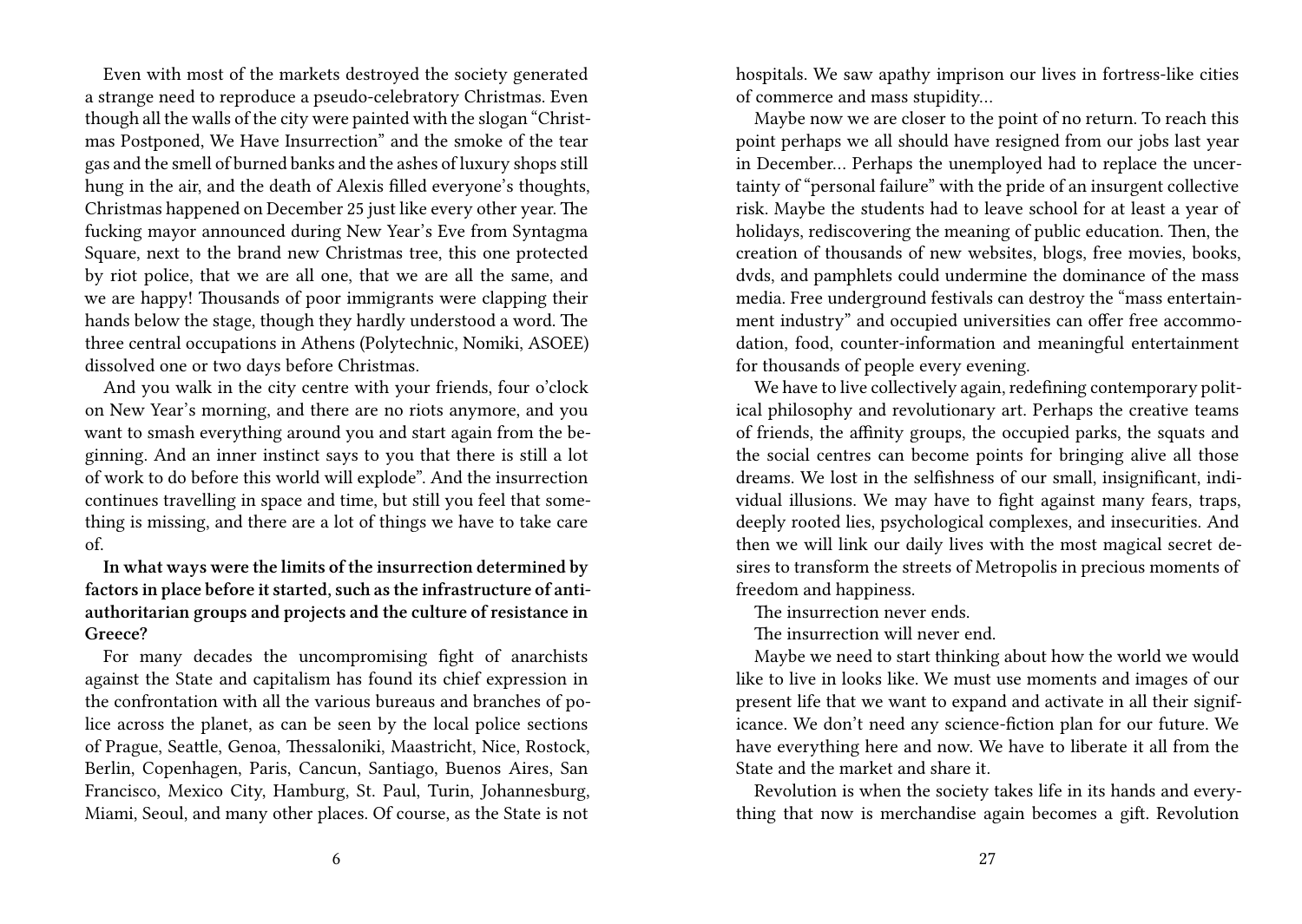- The anti-nazi demonstrations in solidarity with the immigrants made obvious to all immigrants that we are standing on their side (but not without criticism of their own limitations).
- Videos and media work uploaded to the Internet and used by mainstream TV channels proved that the police are working with neo-nazis against the immigrants and the social movements. Also they proved to everybody that the neo-nazis are a tool, the long hand of the State against any kind of social resistance.
- Independent amateur videos, like the video of the assassination of Alexis or moments of police brutality; played a very important role in the building of a new kind of public opinion.
- The creation of hundreds of blogs by all kinds of initiatives offered a digital space for the direct expression of the reasons and the theory of each struggle and attracted thousands of readers and participants. The blogs broke the authority and monopoly of mainstream mass media forever.
- The unstoppable writing, printing, and hand to hand free distribution of hundreds of different publications, pamphlets, books, cds, dvds and the creation and display of thousands of posters in all cities bring the analysis to a level capable of covering many different subjects and reaching nearly every part of society. Also, they express the anarchist way of thinking directly to the other people of our times, and not through abstract theories and ideological labyrinths.

We have seen immigrants closed in concentration camps, we saw normality taking revenge expressed in laws as threats, we saw conservatism be the guardian and the protector of the worst side of humanity we saw greed and exploitation destroying our most beautiful dreams together with the forests, beaches, parks, squares, and

a castle, the police are not the major protector of the State. Social apathy habit, acceptance of status, and fear of change are perhaps even stronger protectors of the State than the army and the comrades in Greece know this well. But, during the "Days for Alexis," the police were the primary target of the attack. The reasons were obvious this time even to the conservatives. The struggle was righteous even for the reformists. The anarchist common-sense for once met with the social common-sense. Unfortunately common-sense is a great obstacle to wisdom.

The target of the struggle itself, the police, was the greatest limitation to the expanding of the insurrection to a general social insurrection. For most of the common people the police brutality was the target of this struggle and the anarchists, used to fighting against the police for ages, fought hardest alongside the people who wanted to express their rage against police brutality, together with them, sometimes even following them.

But generally they were unable to take the majority of the people with them in a total negation of the roots of the regime and against the real causes of this and all the other murders carried out by the State and capitalism. Most of the people were not ready yet to travel to the roots of their slavery. The society was not ready to face its own failures in the clear light of insurrection.

And the people in the struggle did not expand the dialogue as necessary to encompass all sides of everyday life. Of the hundreds of communiqué's released, only a few could really offer an inspiring political explanation and a solid organisational solution.The affinity groups and the initiatives had the capability to offer high-quality analysis of the conditions and a hard critique of the regime, but they hadn't enough experience to spread enthusiasm for a social victory visions of a world that could appear from the ashes of the old world, practical escape routes the dead-ends of a neo-liberalism in serious crisis, images from the future we are dreaming of, applicable plans for continuing the struggle once everything is already smashed and burned.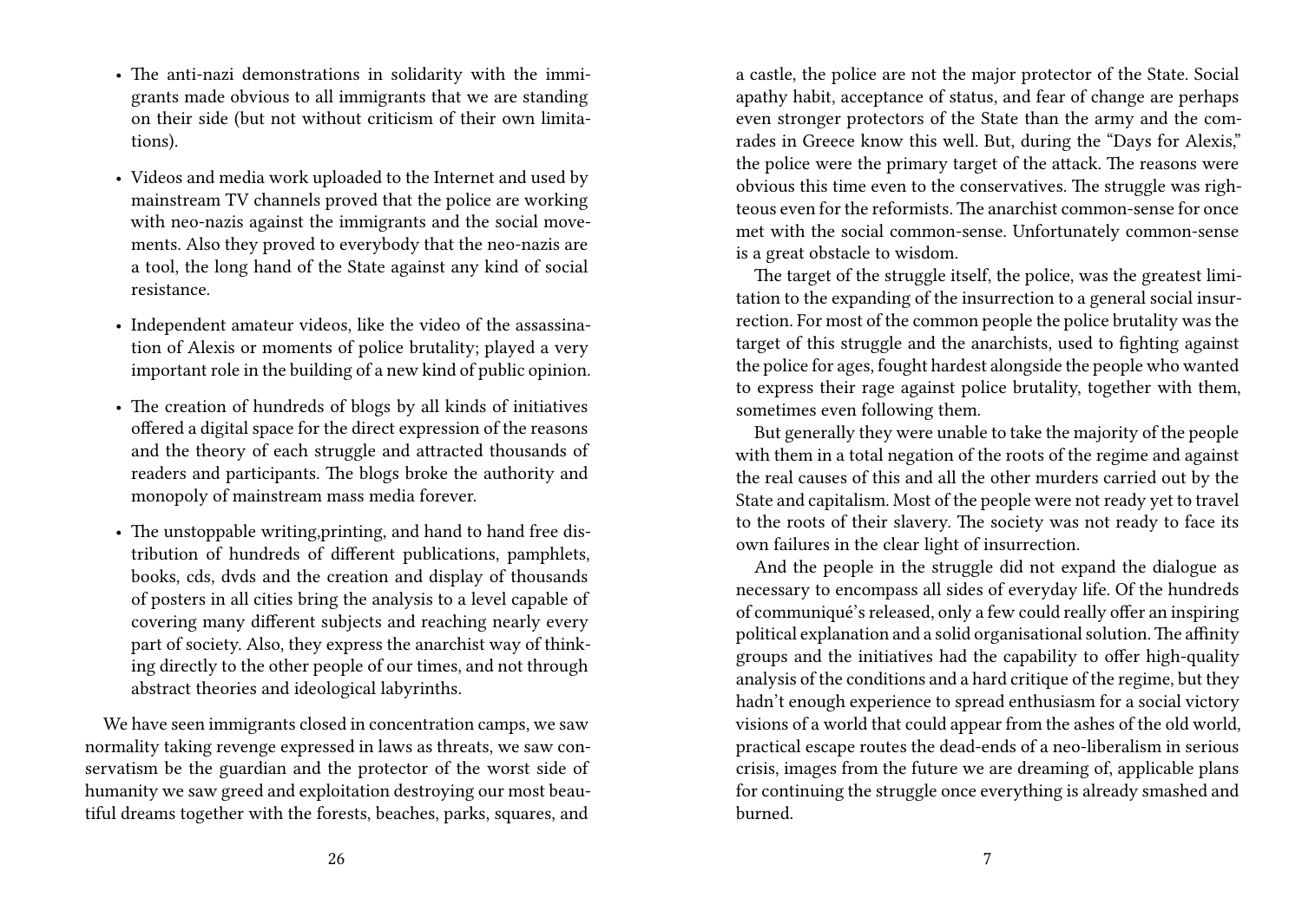So when the rage started to fade there were no solid answers as to what should come next. Not even in our craziest dreams had any of us come so far. We walked for days and days like shadows inside our own struggles, wondering, through the smoke of the tear gas, about each next step.

Who has the proper answers, who can even narrate this story, who can offer solutions and answers about the way to general social insurrection? No one wanted to oblige the society to go further and the anarchists always dislike this role. Four weeks after the assassination of Alexis everyone knew that this is not a revolution and so nobody gave specific answers for what we had to do in order to go further. What could we do to keep the riots from ending? Is the never ending riot the way to social insurrection?

Most people that participated in the insurrection say that it didn't end. We find great truth in this, as thousands of us participate and stay active in many projects, struggles, and assemblies that were created after December in all the cities and towns. For most people Alexis is still alive. In today's struggles you can find him smiling behind actions, demonstrations, creative plans, and destructive visions.

**What conflicts have developed after the uprising between groups that participated in it together? Are there bonds and connections that were possible to maintain during the uprising that have broken down since then?**

During the insurrection many old friends lost each other forever and people or groups that hated each other for decades worked in projects and actions together. Many old groups transformed into something completely different and many new affinity groups have been created. As most of the Greek anarchists don't like each other, and deep differences separate groups and people, no one can speak definitively about what is happening and nobody clearly understands what is prepared and by whom. This total fragmentation is very useful during periods of "social peace" as it produces a vast variety of opinions, analysis, and initiatives. The police cannot infilpolitical and social awareness that cannot be replicated in books.

- The demonstrations in malls and luxury areas or in the metro stations transfer the message of insurrection to privatised public spaces at the centre of capitalistic illusions.
- The occupation of the National Opera Hall and interruption of the commercial shows created an example of a meeting point between the sphere of the arts and philosophy and the insurrectionary practices and ideas.
- The occupation of the building of the General Confederation of Greek Workers created a public, visible negation of the role of syndicalist leadership in the failures of workers' struggles over the last 100 years.
- The occupation of the offices of the newspaper editors by insurrectionary journalists and comrades active in the creation of underground media produced a lively meeting point for direct criticism to appear against the role of mass media in the building of social apathy.
- The occupation of the National Television Station studio by young artists and activists trashed the speech of the prime minister, expanded mistrust of the mass media, and sent the message onto the screen of every house in Greece: "Switch Off Your TV, Come Into The Streets."
- Occupations of government buildings and municipalities all over the country sent a message to society of a different understanding of public institutions and constituted victorious fights in different causes and struggles.
- The anti-nazi struggle sends the message that there is no mercy for the enemies of freedom.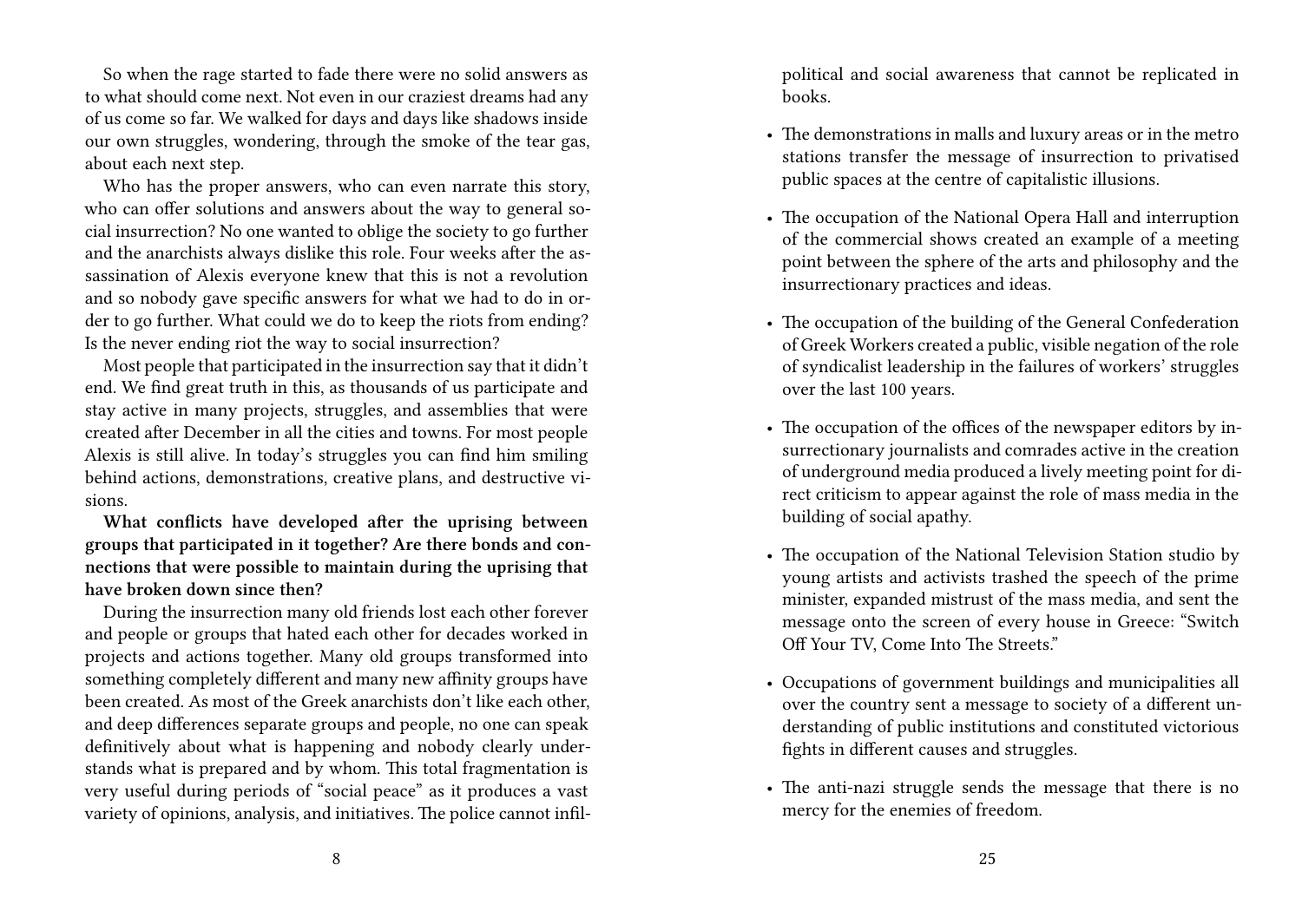this society and brings the anarchist prisoners closer with all other prisoners, gaining respect and support for them inside the prison.

- The fight for Konstantina Kuneva and all other workers sends a direct message to the bosses that when they hit one of us they have to confront all of us. Also, it proves that the collective struggle can reveal subject matters and attract the focus of all society.
- All direct syndicalist struggles self-organised from the base prepare in the consciousness of the people, year after year, a deep-rooted, radical strategy that intervenes in the sphere of work.
- Indymedia works like a strategic centre for the organisation of the struggles and as a digital public space where all the announcements, debates, and invitations can gain attention. In a way, all comrades start their day reading the indymedia calendar to decide what social action or assembly they will participate in.
- The creation of pirate communal radio stations and digital radio stations -in universities and social centres sends the message of resistance on the radio waves and creates cultural and political communities around them.
- The critical mass parades, the street parades, the free party movement, the illegal rave parties, the squat events, the DIY concerts, the socially aware hip-hop, punk, indie rock, drum 'n bass, techno & trance scenes attract thousands of young people to temporarily liberated public zones. They of fer an existential contact with the underground cultures and the radical movements. The gatherings of the underground cultures, when they are connected in solidarity with the anarchist political space, offer an experiential introduction to the

trate the movement, since such a thing does not exist. Hundreds upon hundreds of groups, people who've known each other for many years and share total trust and empathy they meet, appearing as if from nowhere and return to nowhere.

In a way, all this fragmentation created the strange situation where all these people, who knew each other for years but would never talk to each other, were suddenly speaking, spending time together, and fighting side by side. December produced strong feelings of solidarity and common struggle.

In the first months of 2009, huge assemblies, mostly accommodated in the university amphitheatres late in the afternoon, were taking place nearly every day. Sometimes people from one assembly started to participate in the one taking place before it, as they waited for it to finish and for the next one to start. Some of them, for example the Assembly for Solidarity with Immigrants, for Solidarity with December's Prisoners, the Fight for Worker Konstantina Kuneva, the Assembly of the School and University Students, the Assembly of Insurgent Doctors and Nurses, of Insurgent Artists, the Assembly of Unknown Artists, the Assembly of The Ones Here and Now and For All of Us, the Assembly of Workers and Unemployed, the Exarchia neighbourhood Initiative Committee, and many other Committees in different neighbourhoods, as well as assemblies happening in other cities all over the country were gathering from 100 to 400 active people every week. And to all these general insurrectionary assemblies of course we have to add all the separate meetings of collectives and groups that were participating in these general assemblies.

Throughout these months there was a poster on the walls of Athens with a wildly naive dadaist monster saying: "Obedience Ended! Life is Magical!" and for most of us this magical life was to jump from assembly to assembly preparing unbelievable things and putting them in practice with all those people. Those assemblies brought to life all different kinds of actions and projects and visions and crazy dreams you had from when you were fifteen years old or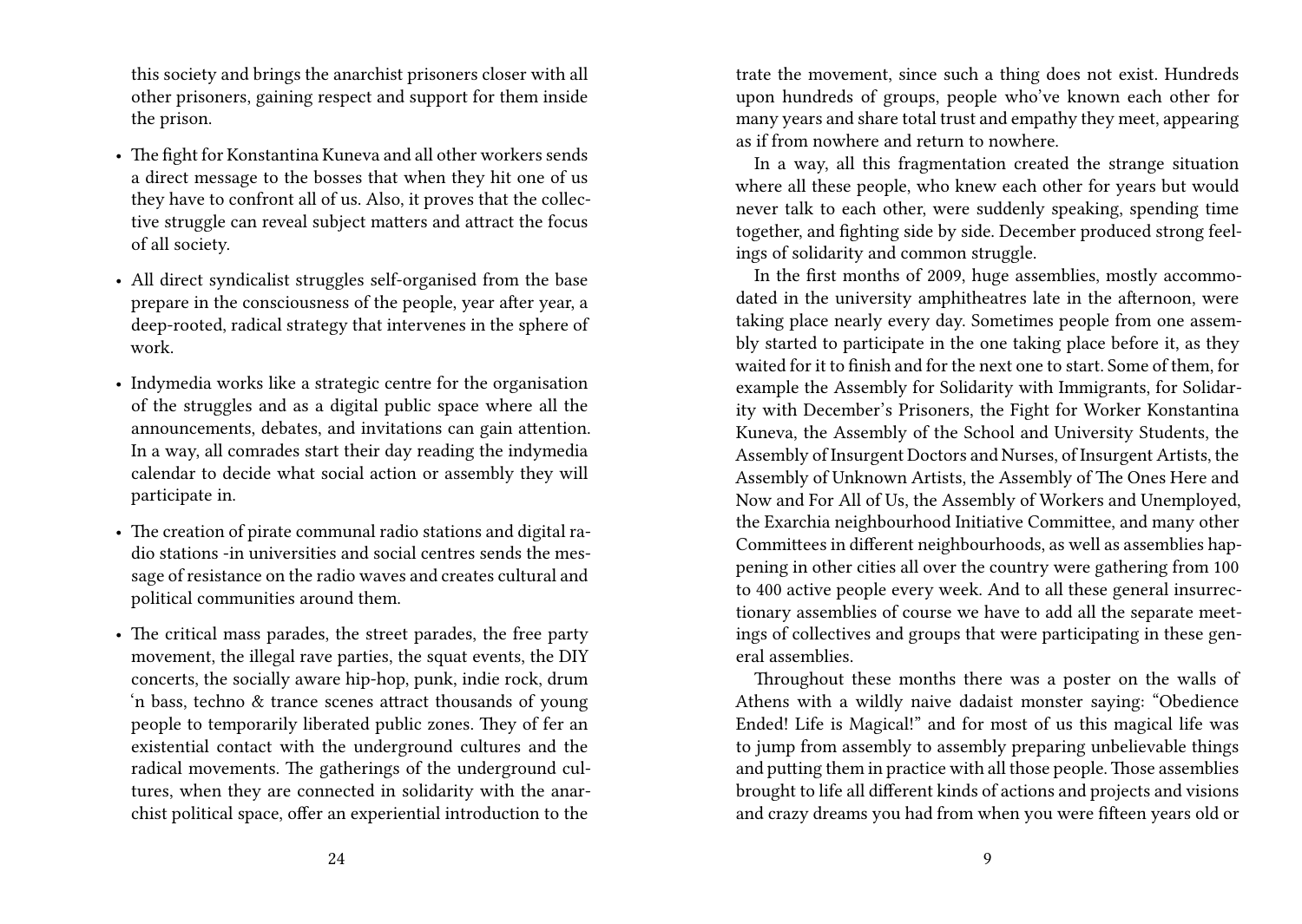from last week's late night talk with some friends or some secret plan you had with your lover and now was coming true.

Most of the initiatives and the assemblies of artists, romantics, non-ideological people, and creative activists shrank, lost the enthusiasm of the first weeks and became smaller and more solid creative groups. Various reasons forced people from these assemblies to go back to their individual creativity but many of these groups are still dedicated to their projects.

Week after week, and as people were coming closer and closer, the old conflicts, the differences, the diverse political standpoints and the different needs, expectations, strategies, and methods started to appear again. This brought back to the surface the old separations and the old debates. It proved that the differences were not just ephemeral misunderstandings or personal distrust but were based in deep analysis and long-term differences of practice and ways of thinking.

The interesting thing was that even though most of these general assemblies split or started to attract fewer people and to have less power and less influence, new ways of organising appeared. After some months of meetings the whole political space took new directions. The general assemblies were not useful any more as new coalitions, new friendships, and new contacts appeared. Different squats, social centres, and initiatives started to form after the end of the general assemblies. People and groups that met during the insurrection and the period of open creativity and massive open meetings after December now had experience with each other, they knew if they agreed or disagreed, they knew what were the directions and strategies of each group and so new projects, plans, and solid decisions took place. In this way the anarchists and other insurrectionists and radical activists avoided conflicts. The melting pot of general assemblies broke into much more effective meetings, laboratories of creative chaos, squats, and direct actions.

- The active anarchist student groups don't allow the bourgeoisie to control the university. These groups communicate clay by day with each other and with all other students. They turn the university into a public space that can accommodate tons of public events every week, organised by comrades from other political and cultural collectives as well. Of course leftist organisations and cultural groups also participate in the struggle to defend university asylum and the struggle for keeping the universities open to the public overnight.
- The defence of public autonomous zones like parks and urban hills, universities as well as urban areas, street corners, squares, and meeting points like Exarchia and other similar points in the rest of Greece from police, mafia, drug dealers, neo-nazis and capitalist investors brings the people together. These meetings in public space produce an explosive mixture of all kinds of people from all kinds of backgrounds who get used to facing the policeman, the mafia, the drug dealer, the neo-nazi and the investor as an enemy. The day to day meetings in the public space empower the groups and the companies of friends to be ready and capable of fighting against the enemies at a moment's notice and to imagine that this area is something completely different from the surrounding territory.
- The empowerment of the imagination, intelligence, and critical mind is the best strategy.
- The solidarity movements encourage the people to continue fighting and take care, as much as possible, of the prisoners of this war.
- The open public solidarity for all prisoners, criminal and political prisoners equally expresses the total negation towards prison institutions, reveals the real causes of criminality in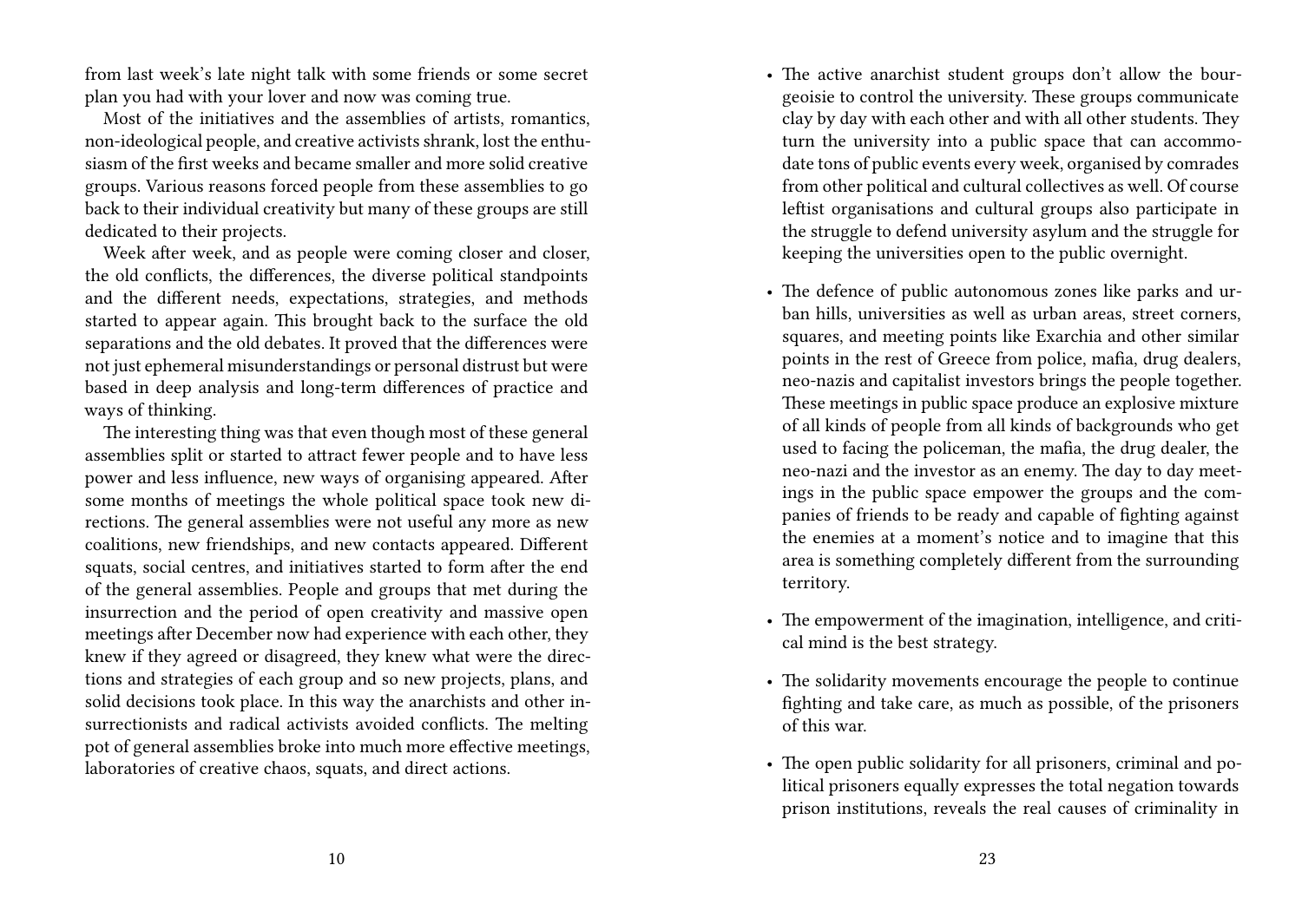Also comrades go frequently to the central square of their city with a small electric generator and small sound system to play their music and read off their communiques, and to pass out pamphlets. With this method of counter-information they attract the focus of the people to specific social struggles, they raise solidarity and have endless dialogues with passers-by.

Some important struggles and strategies, as examples:

- The neighbourhood assemblies, organised with invitation posters from door to door, offer answers to local problems and connects them with general social problems.
- The occupied parks offer a direct connection between ecological problems and everyday urban life and produce new liberated public spaces where different kinds of people can meet and co-exist (or try to co-exist).
- The different new squats enable all different styles of anarchist thinking to achieve visibility.
- The new social centres offer workshops, free lessons, free food, cheap alcohol, free books, lectures, film shows, DJ sets, concerts, and open social meeting points for all kinds of people. They connect the political activists with common people and young students.
- The small urban guerilla arson groups continue fight- ing. Formed by people who know and trust each other 100% they continue to upgrade their weekly attacks against capitalist and state targets. The huge catalogue of arson attacks create a map of institutions, corporations, banks, and offices that society has to eliminate from social life for the people to be free and equal. In this way, the arsonists offer the society a signal that elevates mistrust of these specific targets and encourages suspicion regarding the exploitive function of these targets.

**How effective has government repression been in weakening the movements that started the uprising? What have been the most effective ways to resist this repression?**

A basic characteristic of the Greek anarchist space is that through the influence of insurrectionary practices it refuses to see itself as a homogenous "movement" and especially as a movement of "resistance" or"direct action." The idea of direct attack is much more influential. The momentum of the attack is controlled by the groups and the initiatives and not by any collective, central decision-making process.

Of course, in periods of social mobilisation like the demonstrations against the privatisation of education or of health and public insurance or in big events like the European Union Summit or the G8 there is coordination and communication between the groups. But even under these circumstances the initiative for the direct attack is taken by the groups and individuals. This makes the things very complicated for the State and also for the people. No one can decide what will happen, no one knows what actually transpired until it has already happened.

The anarchist space has the ability to appear very powerful and disappear completely from the stage of confrontation, for short periods of recovery. These short periods without riots hypnotise the State and make the government believe it has other more important things to care about. In these periods of calm, the eye of authority is not focused on the anarchists. Meanwhile the arson groups commit unstoppable attacks against all kinds of targets. During these period hundreds of assemblies, events, public talks, film shows, free festivals, parties, lectures, workshops, and public non-confrontational demonstrations assure the visibility of the anarchists, autonomists, and anarcho-libertarians. All these political and cultural processes are also responsible for the never ending attraction of new people, the replacement of burnt-out people with fresh ones in the frontline of the riots and the preparation for a new cycle of intense confrontation.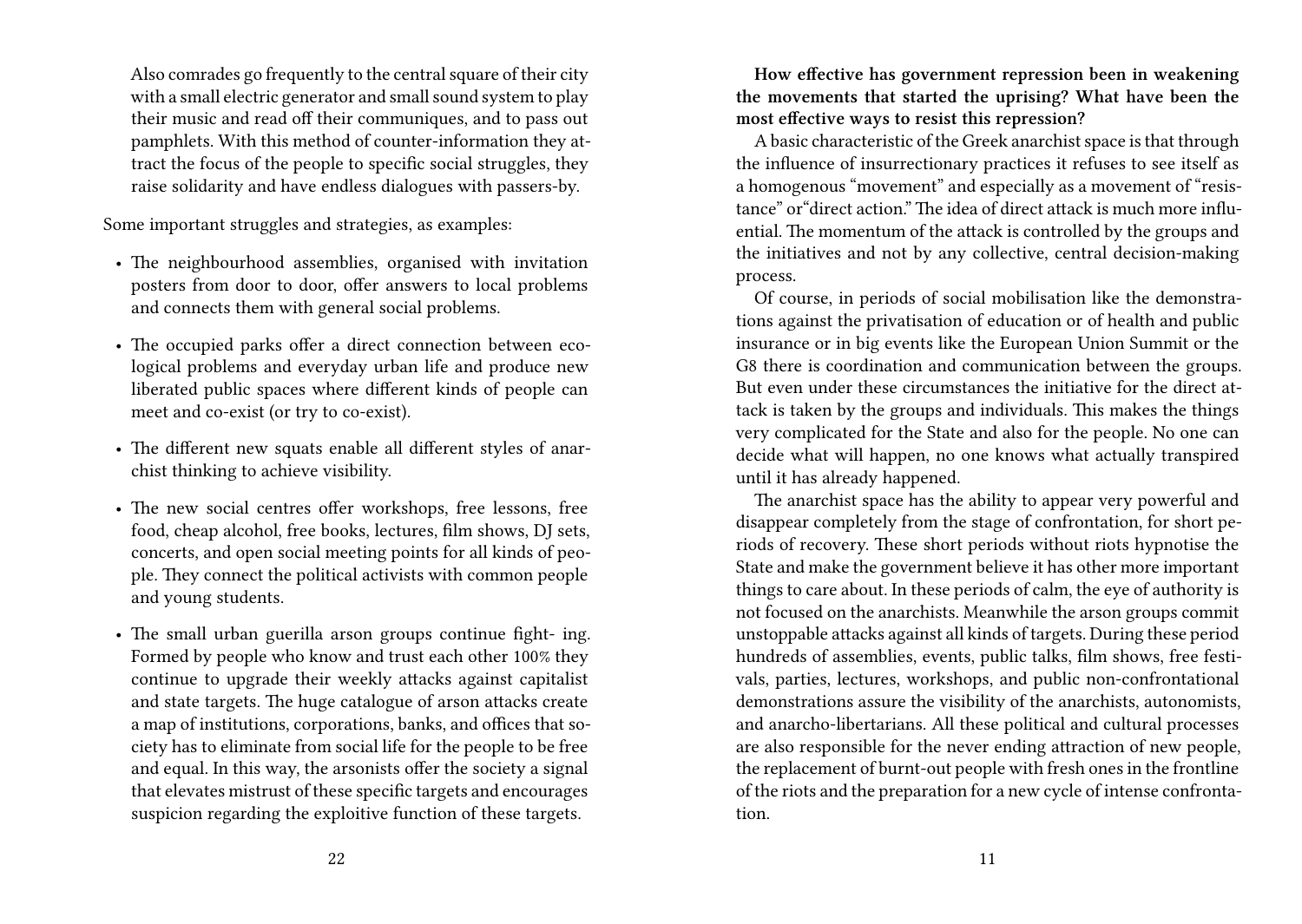It is like a wave. When it's up you can see it in the news, on TV, in the streets, everywhere. When its down, you don't see it but you feel it. You meet with the wave because it is coming to you and moving unstoppably through the initiatives of thousands of different people.

**What are some of the way that people have had to "recover" from the uprising? Legal troubles? Emotional trauma? Exhaustion?**

There was not any emotional trauma from December. The use of molotov cocktails heals a crowds' panic and fear and takes back control of the streets from the police. Molotovs used as a defensive tool can keep the riot police away long enough for everyone to run safely away and recover from the tear gas or avoid arrest. When molotovs are used as offensive weapons together with hundreds of stones from broken pavement they give courage to the crowds and spread a feeling of massive power and the belief that they can accomplish amazing things.

As a slogan from December put it: "Action replaces Tears."

Many people participated in the solidarity movement for the sixty-five that were arrested and who stayed in custody for two to eight months. Now all of them are free. The solidarity movement that took over the streets with massive demonstrations and counterinformation, that held massive fund-raising concerts and organised movement lawyers has made clear to Greek anarchists that in the years to come solidarity must be one of the main methodologies of any movement that wants to participate in a serious confrontation with the regime.

There was no need for "recovering" after December. We also have to clarify that there was no end to the insurrection and especially no ending caused by legal troubles, emotional troubles, exhaustion, or repression. Rather, the anarchist space, in an instinctual and intelligent way, chose to disappear from the central highways and put into practice many other low-tension initiatives that enrich the struggle. This wise, self-preserving urban guerilla stratare no answers, and attack the causes of the problems, not just the results. The ability of the movement to play a serious role in the political world of the country depends on the creation of deep roots in the social struggles and the ability to inject anarchist ideas and practices into the hearts of common people and young radicals. This happens through the personal cultivation of critical minds and the collective creation of open, all-inclusive, public confrontation with all forms of authority.

- 3. Cultural Work: the meetings, the assemblies, the squares, the parks, and the public life tend to include people who have the courage to fight and the capability to think and create. For the first time in many years anarchists now are ready to achieve high visibility in this society and attract new people not only through their destructive power but also through the defence of public spaces (like the parks), and the creation of political spaces (like the squats and the social centres). Also important is the collective culture that allows all individuals to benefit from the communes without losing their personalities within them, as happens in the Left tradition of organising.
- 4. Constant Spreading of Counter-Information: the importance of typography, (not digital printing but 70cm x 50cm offset printing!) for printing thousands of copies of large posters and sticking them everywhere is vital. As all different groups produce many different posters, a whole spectrum of theory appears on the walls of the city. You don't need to read anarchist books any more. The theory is on the walls! Of course it is also very important to use offset machines for thousands of copies of communiqué's and books that you hand out for free in your city. These practices go together with the unstoppable use of spray paint to write political slogans on every wall, signed with the circle-A, and to remove any neo-nazi graffiti.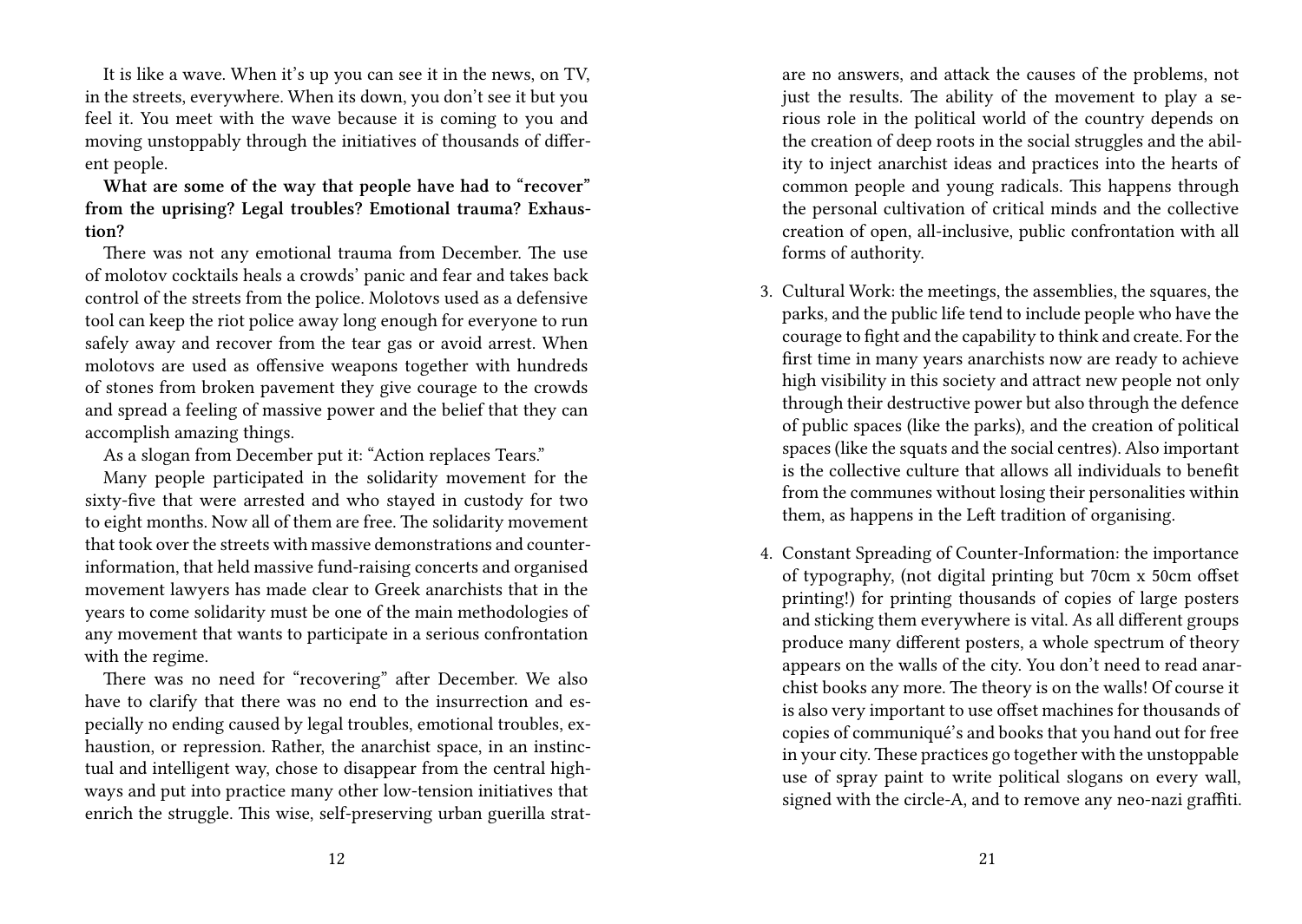media in any way This is a long-term strategy that in the meantime will cause people to rely on the Internet for information when something really important is happening.

We have to create our own myths, our own information, our own incredible actions and to cover them by ourselves. The people are not stupid. Society knows that TV news is full of lies and the younger generation doesn't watch TV news anyway.

But are we capable of really breaking the status of the big media corporations with our creativity? Are we capable of producing such interesting theory, such fascinating films, and such great stories? Are we ready to live great adventures that will spread in seconds all over the planet? Are we capable of finding ways to explain our visions to adults, even though we are adults ourselves? Are we ready to capture the focus of this society and offer an exit from here and some obvious, clear reason to break down the doors that keeps us locked inside?

**What new tools and strategies do people have since December?** The most important characteristics are:

- 1. Consistency: efforts to offer answers and direct responses to all the moves of the State and to keep the fight alive with actions and events that take place almost every day. Also, there are conscious efforts to avoid suicidal or sacrificial moves that will cause arrests or hard defeats. The riots and the clashes with the police are well organised, well equipped, and they occur at the place and time when they'll have the greatest possibility of causing the most damage without paying a high price or putting people in serious danger. With these victories the struggle attracts new people.
- 2. Political Work: based on direct connection with the problems of the society and not on ideological abstractions. The efforts to listen to the society keep in contact with the worries and fears of the people, give answers where it seems that there

egy also finds its expressions in the appearance of many different projects that started after December and now help the "movement" to deepen its roots in the society and in the local communities.

**How has the government used the uprising strategically to strengthen its position, since December? Could this have been avoided?**

The government didn't find ways to use the insurrection to strengthen its position. It was difficult to do such a thing as the insurrection was spread among all social classes and backgrounds. Only the immigrants were brought into a worse position as they faced a backlash and the police pogrom against those without papers, that occurred in June. The solidarity shown toward immigrants was strong but unable to protect them. A lot of effort is going into bringing the immigrants closer to the anarchist space but this task is not easy at all. The immigrants have their own limitations, their own interests, their own fears and wishes. Many of them they have a very difficult life and very different cultural and political or non-political backgrounds.

**In what ways has the uprising put anarchists in a stronger position? In what ways has it used up energy without putting anarchists in a stronger position? Are there any ways it has put anarchists in a weaker position?**

The anarchist movement in Greece underwent a lot of methodological changes over the last years in its efforts to come closer to society, to hear the problems of the people, to avoid an anti-social attitude without falling into reformism, and to try to find ways to participate in and radicalise the social movements of our times. All these efforts bore fruit during December.

The social centres that opened in all major cities of Greece during the last years, rented or squatted, offered the best preparation for the creation of strong, active circles of lighters and assemblies able to produce and spread analysis and propaganda everywhere.

Anarchist participation in the social struggles of the students and workers during the last years was also very important, and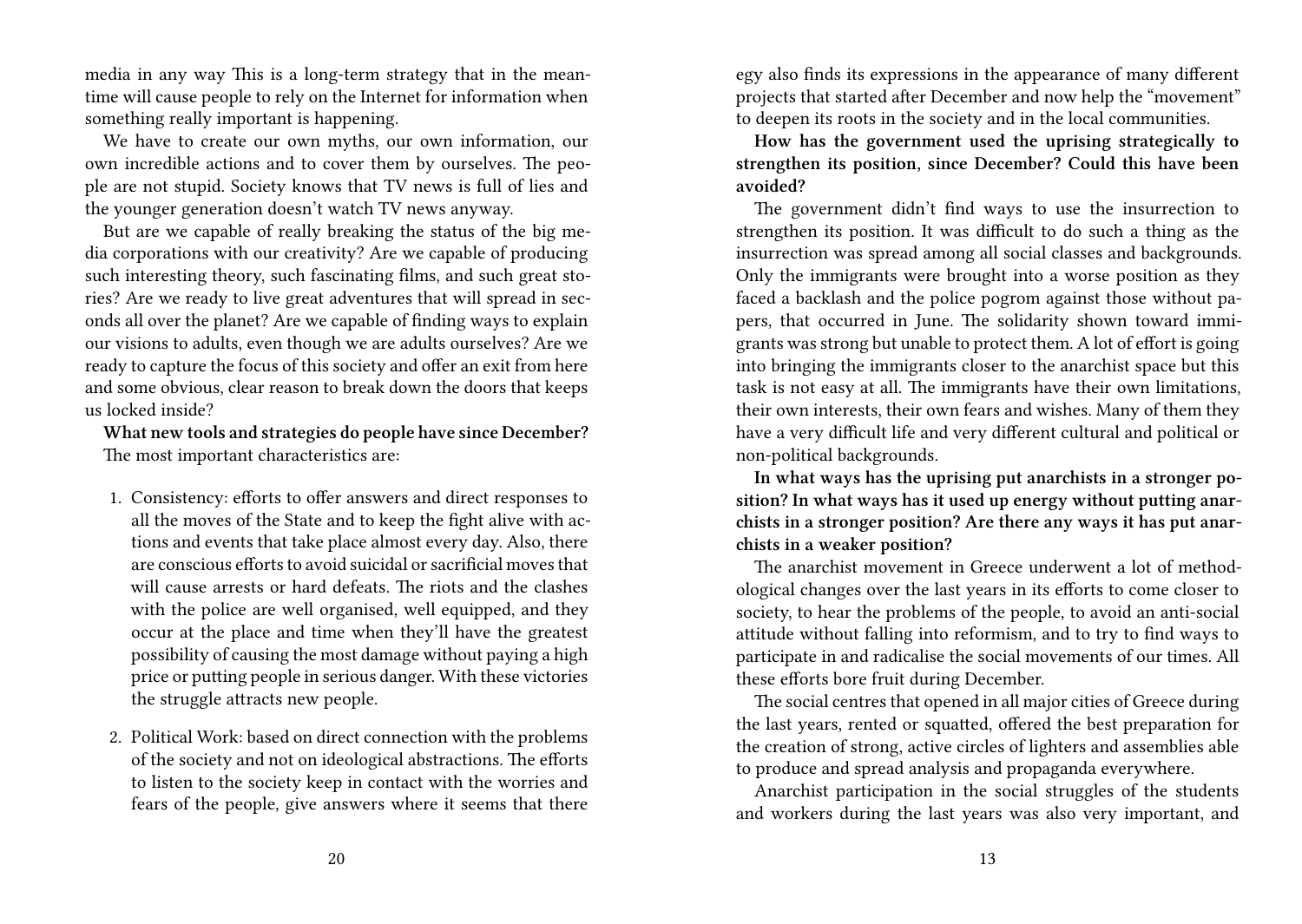it utilised two main strategies, changing according to the circumstances:

1) Separate, visible anarchist blocs, with flags, banners, posters, and pamphlets.

2) Radical direct action, smashings, attacks on the police with molotovs, sticks, and stones.

In this way the Black Bloc spread throughout the whole body of these mass demonstrations, even if only a minority were participating. The adoption of these two strategies by all anarchists according to the tension of the social struggle and the available momentum produced a common ground for different comrades and eliminated inner conflicts. And the anarchist participation empowered those social struggles, gained respect from other political organisations, produced common ground with many different social subjects and attracted many new people to anarchy.

The defence of Exarchia and other areas like it in Greece as autonomous public zones, including street corners and an everyday presence in "our own" cafés and bars, offered a constant meeting point that empowered the relations, the connections, and the coordination of actions. The creation of anarchists squats, social centres, occupied rooms in universities, concerts, events, film showings, and assemblies offered a sustainable ground for the cultivation of anarchist ideas and practices.

All these conditions are much more powerful now after December and it doesn't seem that there is any way to put ourselves in a weaker position. As long as we maintain the ability to listen to the heart and understand the mind of the society the State cannot defeat the anarchists.

## **Are you working with new people since December? More people?**

Many young people who participated in the riots continue to avoid any political participation, so you will see many new people in the free festivals, DIY concerts, underground rave parties, and even the demonstrations, but not in the assemblies or discusogy with which the same people express both of these identities in an open and all inclusive experiment produces an explosive new social reality. It destroys the separation between insurrectionism and the creation of alternatives in an effort to avoid the transformation of insurrection into a new separate identity or lifestyle and at the same time to keep the social struggles from falling into reformism. The one strategy can overpass and solve the limitations of the other in a complementary and not an antagonistic manner.

How will anarchists overcome the power of the media?

…and how we will overcome nationalism, conservatism, cynicism, apathy and the influence of the heavily controlled public or private mass education?

Possibly we will overcome the power of the media only through the building of a strong underground anarchist culture, that will include thousands of dedicated "amateur intellectuals" in the same way that it now includes thousands of amateur DJs or punk band members. We will overcome the power of the media through the free distribution of all kinds of cultural products, books, cds, dvds, hand to hand and face to face. If we count, for example, that many hundreds of these things were published this year in Greece — each at between 1000 and 4000 copies and distributed for free all over the country — you can imagine that whole libraries could be filled with underground cultural products of theory creativity and propaganda if thousands of people put this approach into practice through personal and collective efforts.

When we transform information and culture into a gift our culture and information gains the highest possible authenticity and respect from the common people. Through the organisation of meeting points, events, and film showings we can transform information into a collective power. We have to entice people out of their prison cells of mainstream stupidity and into a culture without spectators or spectacles. And we can expand the mistrust of the people towards the corporate media through widespread anti-media campaigns, and through the total refusal to collaborate with the mass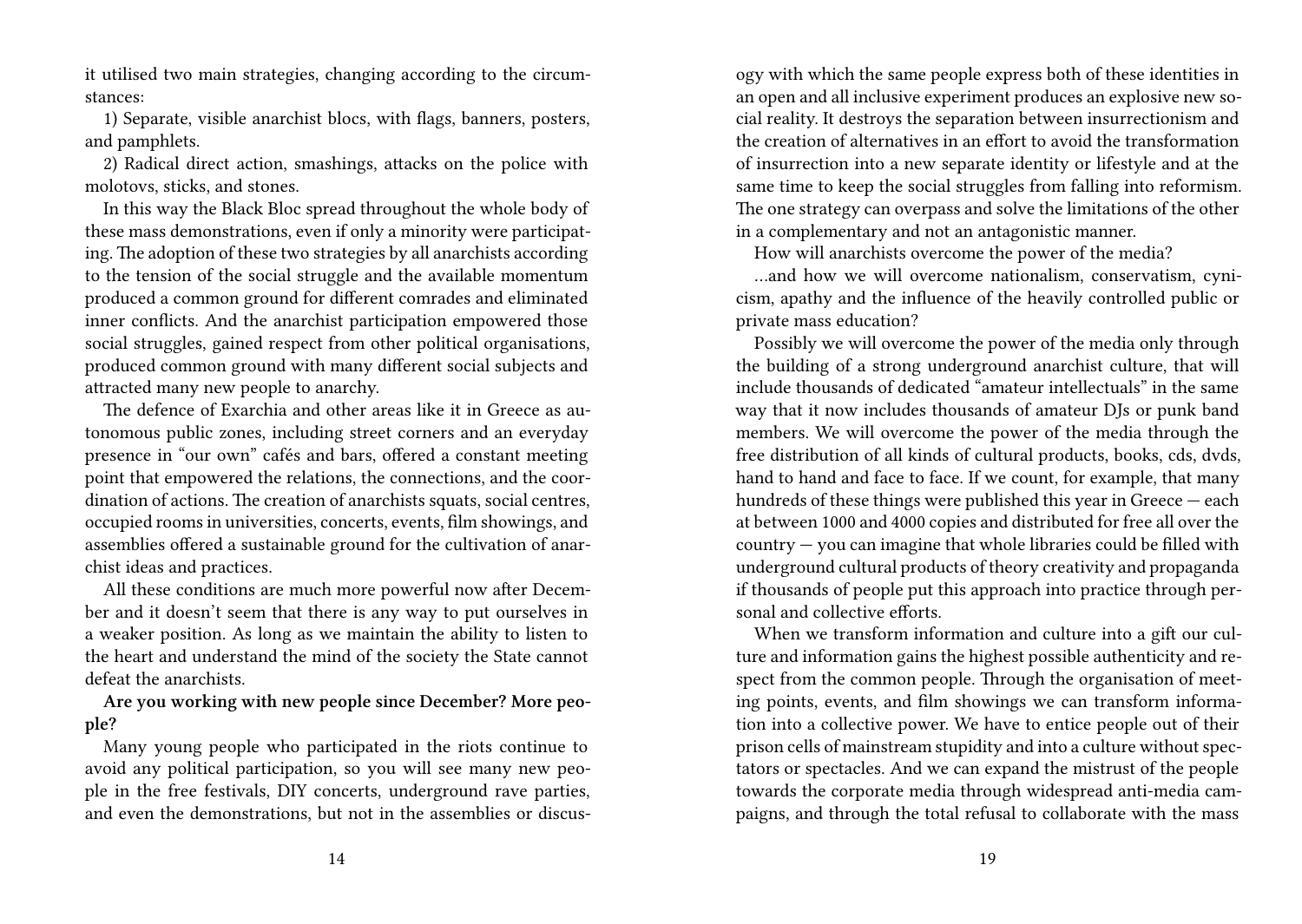ple previously outside of your circle. Of course, during this year of insurrection all of us gained some great new friends and comrades from a vast cultural background and from different economic classes.

**What is something that anarchists are doing now that they never did before?**

Trying to connect between two powers through the activity of the same people. As you Destroy you also Create, smashing and burning while making living, functional alternatives. This is an end to the separation between violence and non-violence forever: the violent becomes the non-violent and the non-violent becomes a monster that can confront all kinds of power. There is no morality of non-violence any more in Greece, even the non-violent activists agree with this. There are no non-violent anarchists, and even the sensitive, naive romantics are ready to confront the tear gas, build barricades, and light the police.

As one poster proclaimed from walls all over Athens just before the elections,"Sometimes the most violent thing is to do nothing. Don't vote!"

Violence and Non-Violence are not identities or morals. The same people who fight against the police have the experience and the knowledge to create a park, make non-confrontational political and social demos, write a book, sing a song, play with children in the playground. The same people who make art happenings and dance in front of the police with the drums and the puppets will fight back with molotovs and stones along with the Black Bloc when the police come closer, and they will help their comrades to escape. The same people whom you will meet behind the barricades are the people who will organise a grocery shop with organic vegetables and fruits from the anarchist farms, and all of them participated and will participate again together in the insurrection.

The way that non-violent practices blend into an insurrectionary context is happening here for the first time and it is one of the most extraordinary things to arise after December. The methodolsions; however the youth in general seem to be much more critical towards mainstream TV culture than they were before December. On the other hand there is a whole new generation of young anarchists, especially in the countryside, who have become politically active. But the greatest achievement of December is that thousands of people who were anarchists before December but did nothing more than hang around in Exarchia or go to some demonstrations have now become active, they have found confidence in themselves, and they are organising different projects, writing pamphlets, taking part in the struggle.

**Are the arguments and disagreements different? For example when you disagree with someone, does it end the same way now as before December; or is there more possibility, more learning, more solidarity?**

This unfortunately has a lot to do with personal relations and local ways of analysis. For sure, it is different from city to city. As an example, the classical conflict between the different sections of Alpha Kappa and the Black Bloc differs completely from city to city. In some areas the people are old friends who hate each other, in other places they organise demonstrations together, in other cities they don't even say hello. In some cities the punks like the Black Bloc and in other cities they punch each other in the squares. In some cities the anarcho-junkies hate the Black Bloc, in other cities they show respect. In some cities the anarcho-hooligans fight with the Black Bloc, in other cities they fight with Anti-authoritarian Current.

The classical technique for solving theoretical and practical differences in the Greek anarchist space continues to be the trading of punches between two crowds, in the middle of the square or during a party in the university or some day after two people have had a fight. These continue to happen same as always. There are always people in every group who try to avoid this method, but it is still a common practice. Generally speaking, December gave all kinds of groups an excuse to explain the spirit and the meanings of the